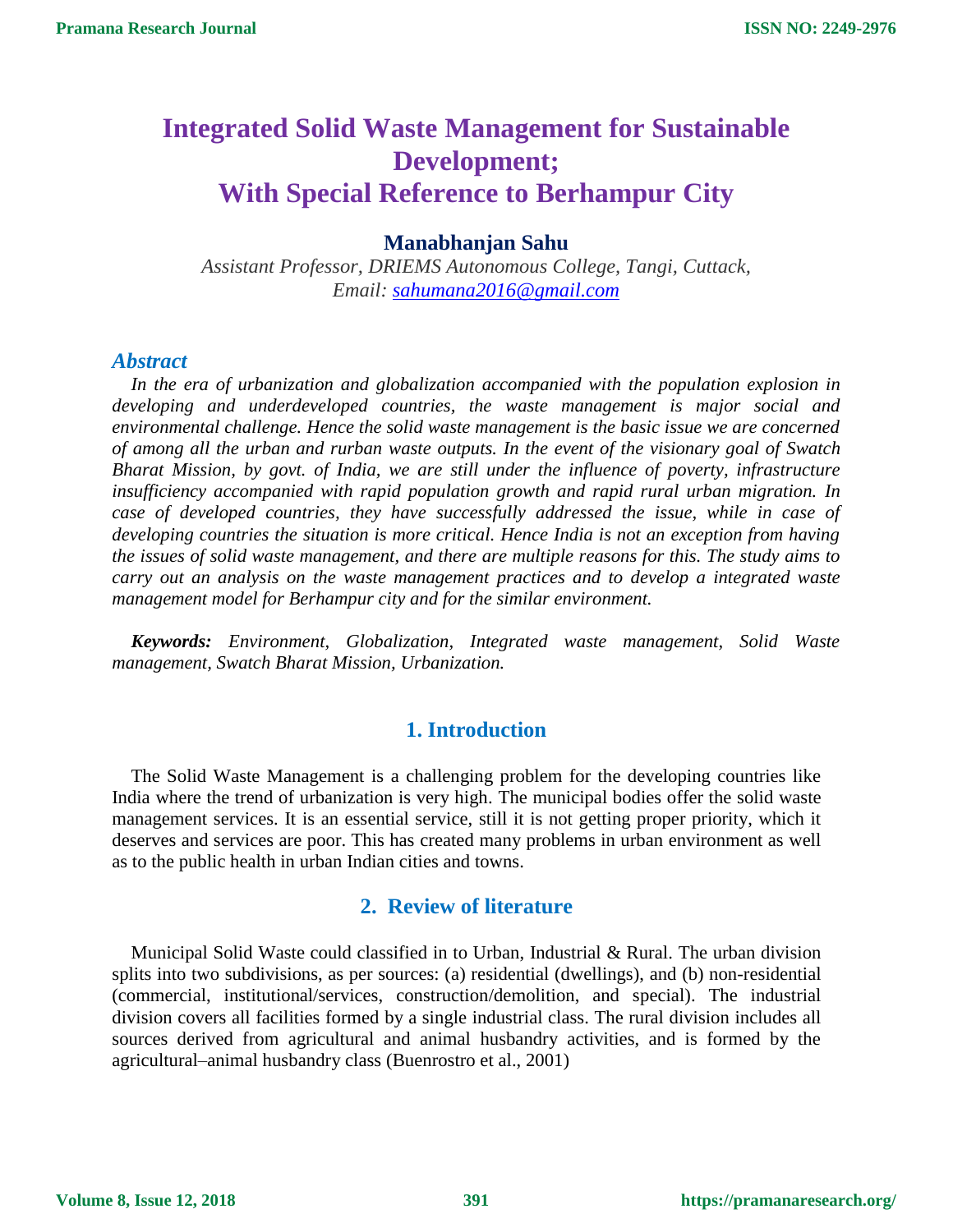

### **Figure: 1. Classification of solid wastes**

**Source:** Buenrostro, O., Bocco, G., & Cram, S.

Global municipal solid waste (MSW) production reached 1.3 billion tonnes per year in 2010 and it is expected to increase to 2.2 billion tonnes per year by 2025 (Zheng, et al.2013)

Storage of MSW at the source is substantially lacking in most of the urban areas. The bins are common for both decomposable and non-decomposable waste (no segregation of waste is performed), and the waste is disposed at a communal disposal center. (Sharholy at al, 2007)

Municipal Solid Waste Management (MSWM) is a vital, ongoing and large public service system, which needs to be efficiently provided to the community to maintain aesthetic and public health standards. Municipal agencies have to plan and execute the system in keeping with increasing urban areas and population.

The quantity of MSW generated in India has increased considerably during the last three decades and that produces enormous challenges to the municipal bodies for their effective management and disposal. Like other towns and cities of the country in the state of Odisha, the problem of solid waste becomes a serious one and needs extensive research for effective management of the wastes.

The Silk city "Berhampur" is located in the Eastern part of India, in the states of Odisha. The silk city is now transforming to a garbage centre with the increasing volume of wastes and its impacts have been observed on the urban environment and public health. The present research aims to study the existing waste management mechanism and to design an Integrated Solid Waste Management (ISWM) model for sustainable management of wastes in Odisha town.

# **3. Methodology**

To achieve the desired objectives and to design the research paper the following research methodologies are followed: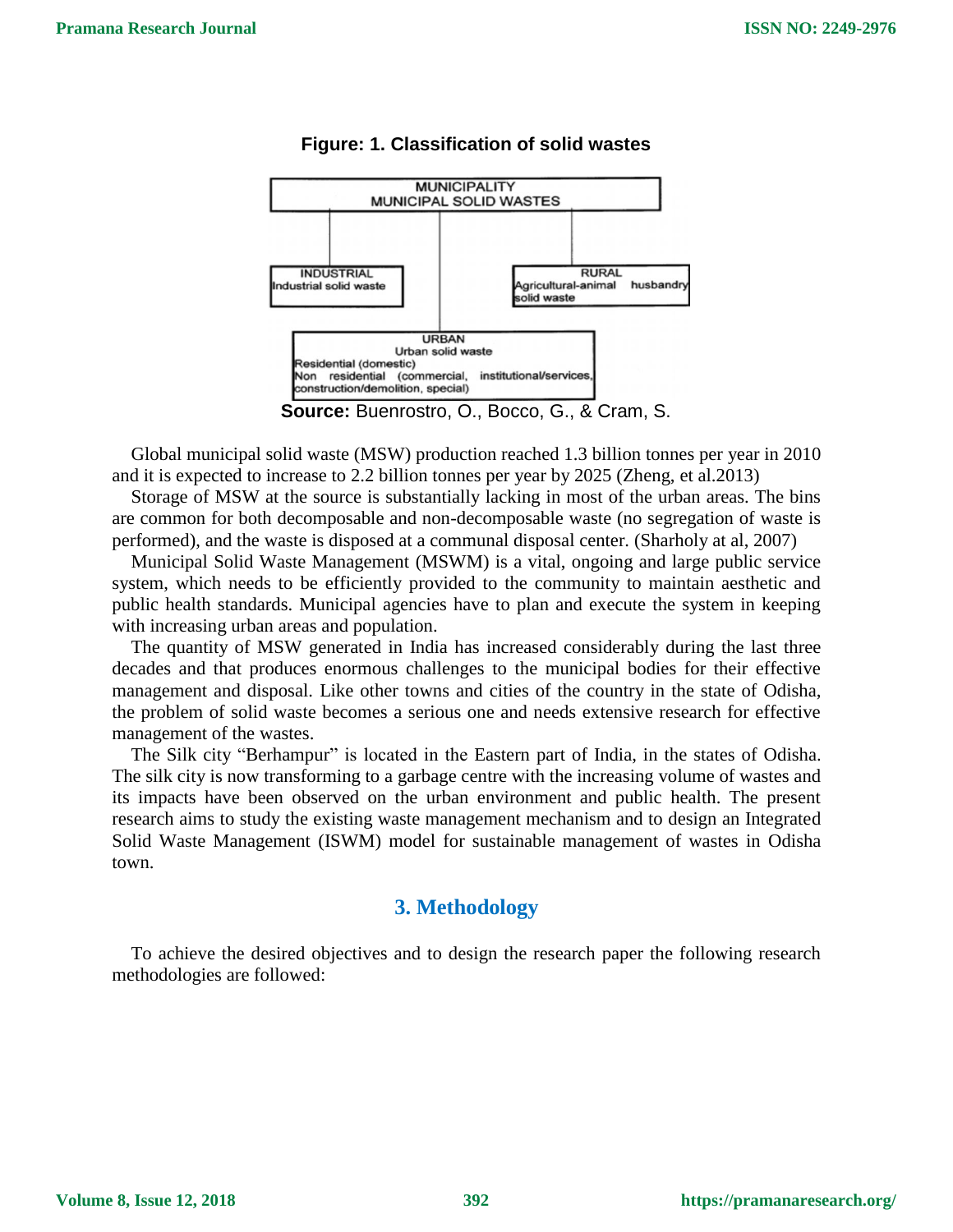# **3.1. Solid Waste Survey**

The first step is to measure the quantum of generated waste to design an accurate management system. Hence, a pre-sort site assessment was carried out with the aim to determining the suitability of the site and facilities for waste categorization study. Information gathered during the pre-sort site assessment helps in designing the sampling procedures for the waste characterization study. The Materials Classification categories were carried out by using the material classification format as given in Table 1.

| Sl. no | <b>Waste Types</b>                             |
|--------|------------------------------------------------|
|        | Organic                                        |
| 2      | Fine Earth                                     |
| 3      | <b>Demolition Debris</b>                       |
|        | Plastic Materials, Polythene Bags, Thermo cool |
|        | etc.                                           |
| 5      | Metals                                         |
| 6      | Glass                                          |
|        | Soiled Papers, Card Boards                     |
| 8      | <b>Textiles</b>                                |
| q      | Miscellaneous                                  |
|        | S <sub>OM</sub> irca: Author                   |

#### **Table 1: Material Classification details**

Source; Author

The completion of the site assessment is followed by waste characterization assessment. The Characterization assessment study covered-

### **3.1.1. Collection of Waste**

To study the waste characterization, waste sample were collected from 10 numbers of community bins across the town and about 100 kilograms of wastes were collected.

### **3.1.2. Sorting of waste**

The Solid Waste samples collected from community bins were sorted, categorized, weighted and documented. A Material based categorization approaches were adopted to categorize the samples.

The Literature contains several methods for waste quantum and characterization study. The study adopted a weighting exercise method and the traditional and simpler material based classification approach was as per the guideline of the solid waste management rules, 2016, Ministry of Environment, Forest and climate change, Govt. of India.

Measurement exercise was carried out to estimate the total volume of Solid Waste generated in the town. To perform the same the number of trips performed by all categories of vehicles were recorded for seven consecutive days. This record helps to determine the average number of trips performed by each category of vehicle/day and to estimate the total volume of wastes generated daily in the study area. This method is most relevant in India as most of the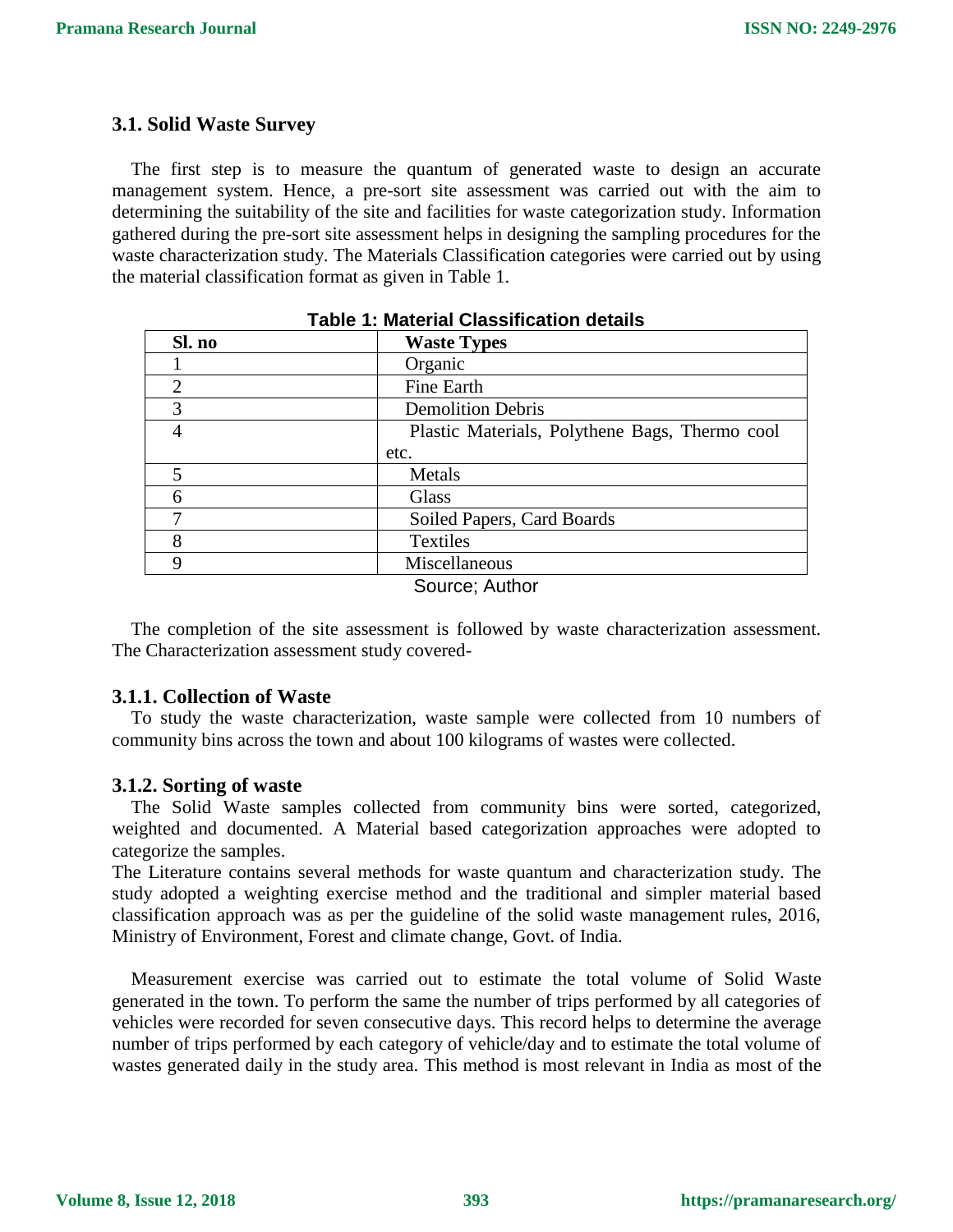municipality authorities adopted this method to estimate the volume of daily generated waste (Kumar, 2009).

The MSWs generated by each person/day was estimated by dividing the total volume of wastes generated daily by total estimated population of the study area. Daily about 100 kg of waste samples were collected from 10 community bins located in different localities across the town and mixed thoroughly. The above were finally reduced to 12.5 kilogram by Quartering Techniques. With this technique, the total collected wastes were divided into four equal parts and waste from two diagonally opposite portion were taken and mixed, while the other two portions were discarded.

The same procedures were repeated until a waste sample of approximately 12.5 kilograms in weight. From the above sample, wastes were categorized into 9 pre designed categories – organic, silt, demolition debris, plastics, paper, metal, glass and miscellaneous wastes.

Finally, the segregated components were weighed to determine their weights as a percentage of the total weight of sample. This Weighting exercise method is considered to be the best method to know the waste characteristics as far as the Indian conditions are concerned (Kumar, 2009)

# **3.2. Study Region**

Silk city Berhampur is an important city in the state of Odisha. The name has been recently changed to Brahmapur. This is one of the most ancient cities in the state of Odisha and is also the largest city in the state. topographically It lies in the east coast line of Odisha and coordinates at 19.32°N Latitude and 84.78°E Longitude. The elevation is at a height of 27 meters or 88 feet above the average sea level. Berhampur has an area of 86.82 square kilometers.

# **3.2.1. Population of Berhampur**

On the basis of 2011 Census of India (provisional), the approximate population of Berhampur was about 385,823 (the actual population is much higher than this), of which 185,584 were males and 170,239 are females, this makes it the fourth most populous urban city in Odisha state and 126th in India.

# **3.2.2. Climate of Berhampur**

As per climate, Berhampur is a city which is located in near the sea coast in the state of Odisha, famous for its incredible beaches and villas. Berhampur summers are quite hot with the winters being a bit cold due to its tropical climate. The temperature from March to June that is during the summer is maximum, which can be up to 45°C. while the monsoon season lasts from July till September. During October to January that is during the winter months there is maximum number of tourists visiting this place as this time is considered to be the best time to visit this place. Hence it is convenient to travel during this time as the tourists do not have to carry heavy gears or jackets around them.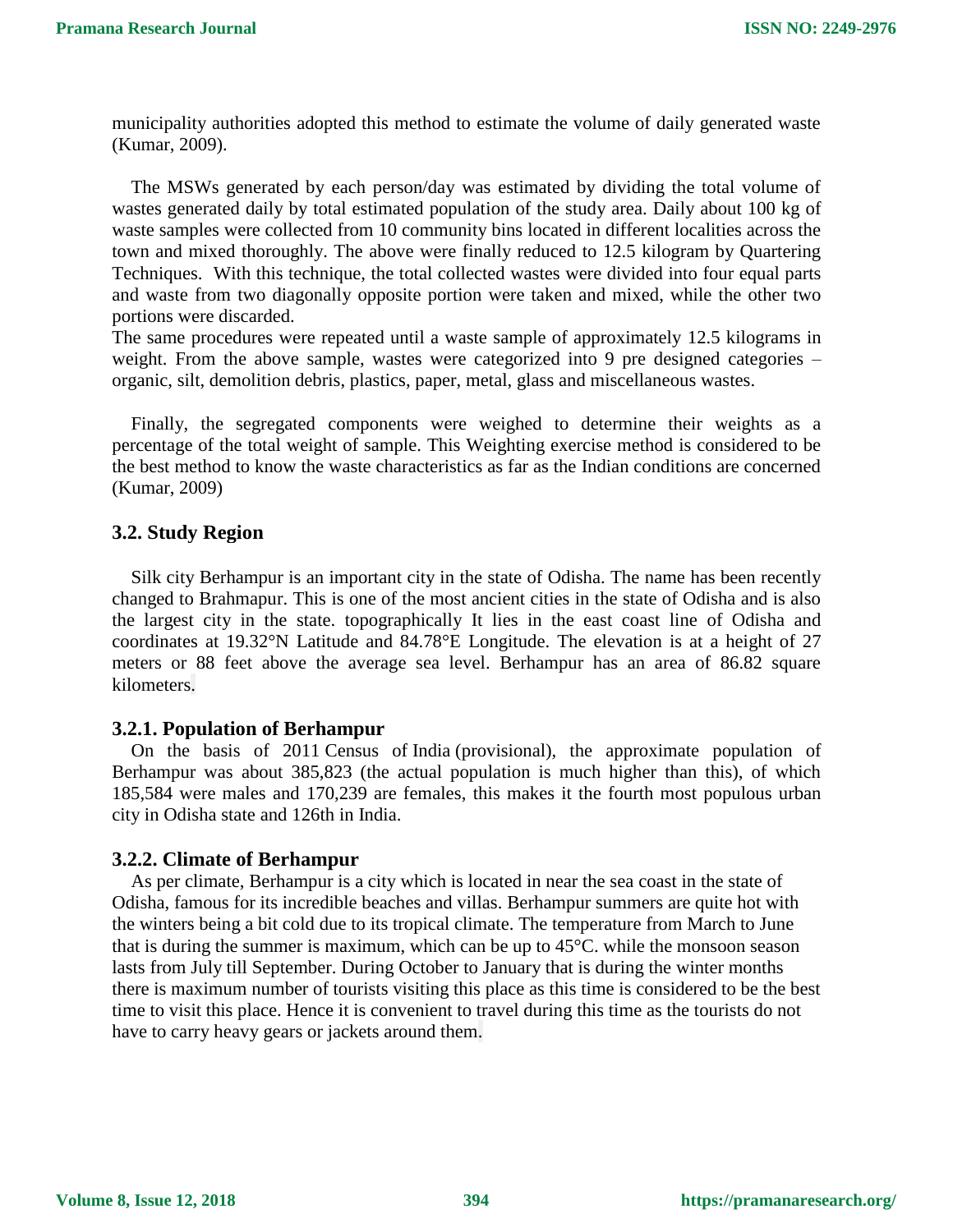# **3.2.3. Topography of Berhampur**

Silk city Berhampur is bounded by Ganjam District in the State of Odisha. Large number of cultivable plains surrounds this region. The whole plain is bounded in the West and the North by a range of hillocks which contain Granite rocks. The Granite rock belts are a major source of employment and revenue in this region. These plains have a mild slope towards the Bay of Bengal. Berhampur is elevated at an altitude of 24 meters above the average sea level. The topographical, geo-physical features and the climate of the city offer great potential for expansion and development.

# **3.2.4. Soil Texture of Berhampur**

Because of the tropical climate and the rainfall which last for four months in a year, the soil condition found in this region is clayey except for in some places where rocky beds and hard soil are also found. The soil here is also very fertile in nature which is an asset to the agricultural production and helps in the cultivation of crops in this region.

### **3.2.5. Rivers in Berhampur**

The geography of Berhampur is nourished by three main rivers in Odisha. River Rushikulya flows about 30 km far from the city and drains into Bay of Bengal which is near the Gopalpur port. This is called as the Ganga of Ganjam District as it is main source of water here. Longest river of Odisha the River Mahanadi flows in the east through the dense forest. Returning River Bahuda flows along the Sonepur beach on the Odisha–Andhra Pradesh border. These three rivers have been an important part of the life of the people here as the majority of the population depends on agriculture. The people make use of the river water for the purpose of irrigation and industry. These rivers also provide livelihood for the fishermen living in this region.



Source: Govt. of Odisha.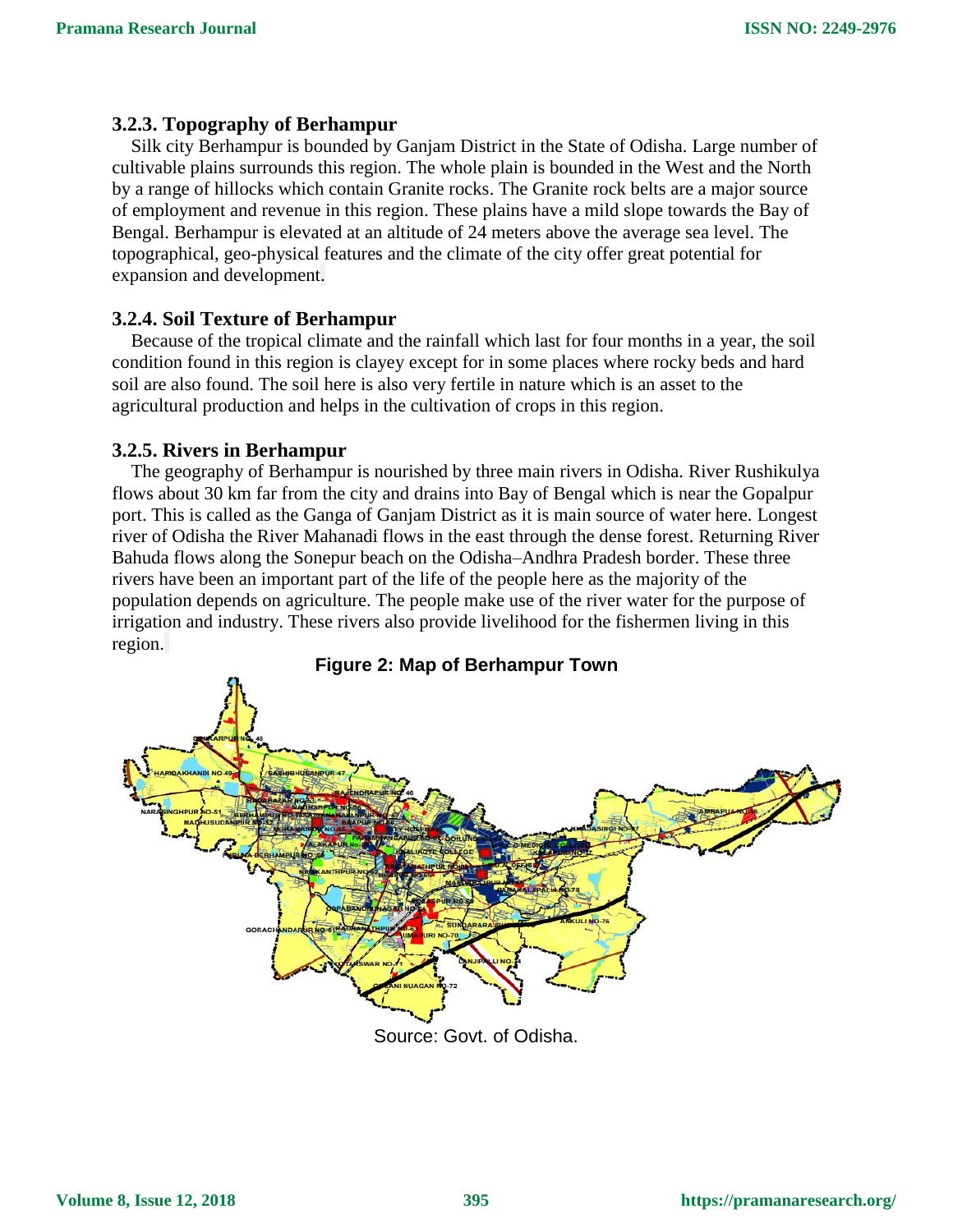# **3.2.6. Berhampur at a Glance:**

Country: India State: Odisha District: Ganjam Altitude: 88 feet above sea level Climate: Tropical Climate Precipitation: 937 millimeters (36.9 in) Avg. annual temperature : 24°C Avg. summer temperature : 28°C Avg. winter temperature : 16°C

# **3.3. Berhampur Municipality Corporation (BMC)**

Berhampur city was declared as a Municipality in the year 1867. As per population this is fourth largest city of Orissa with an estimated population (2011) is about 0.39 million. Berhampur city has about 110 slums where thirty per cent of the city's populace lives. Majority of people (about 80 percent) of the city's waste is generated from residential areas. At present about 138 tons per day (TPD) waste is generated in the city. With this trend, it is expected to increase to 250 TPD in the next three decades.

 Recently the city corporation decided new waste management policy in PPP mode. Hence a new entity was formed under the name 'Berhampur Waste Management Company Private Limited'. This company is a consortium of ULP Environment and Engineering, the Ram Engineering and Construction Company and BMC has been formed for implementation the project. Besides, some other adjoining towns would also be included in the project in future. The implanting agency shall collect the garbage from the nearby cities also

# **3.4. Estimation of Waste Quantum in Berhampur city**

Below Table 2 presented the result of the exercise performed in the study area. Number of trips made by different vehicles for seven consecutive days and the approximate amount of waste carried to the disposal site is shown in the Table 2. The average daily number of trips performed by each category of vehicles and the approximate load carried by these vehicles, the total quantum of Solid Waste generated in the town was estimated. Hence, the average amount of wastes was estimated at 138 tones with an average amount of 0.345 kg/person/day.

|         |      | rable 2: Quantity of Solid waste generated and Number of trips conducted by | the vehicles in Berhampur |       |       |       |
|---------|------|-----------------------------------------------------------------------------|---------------------------|-------|-------|-------|
| Vehicle | ∟oad | No of                                                                       | Avera                     | Total | Total | Total |

**Table 2: Quantity of Solid Waste generated and Number of trips conducted by** 

| Vehicle | Load     | - of<br>No | Avera       | Total        | Total       | Total    |
|---------|----------|------------|-------------|--------------|-------------|----------|
| Type    | Carrying | vehicles   | ge          | of<br>no     | quantity    | quantity |
|         | capacity | 1n         | amount      | trips<br>per | waste<br>of | of waste |
|         | (Tones)  | operation  | of<br>load  | day          | carried     | carried  |
|         |          |            | trip<br>per |              | daily       | weekly   |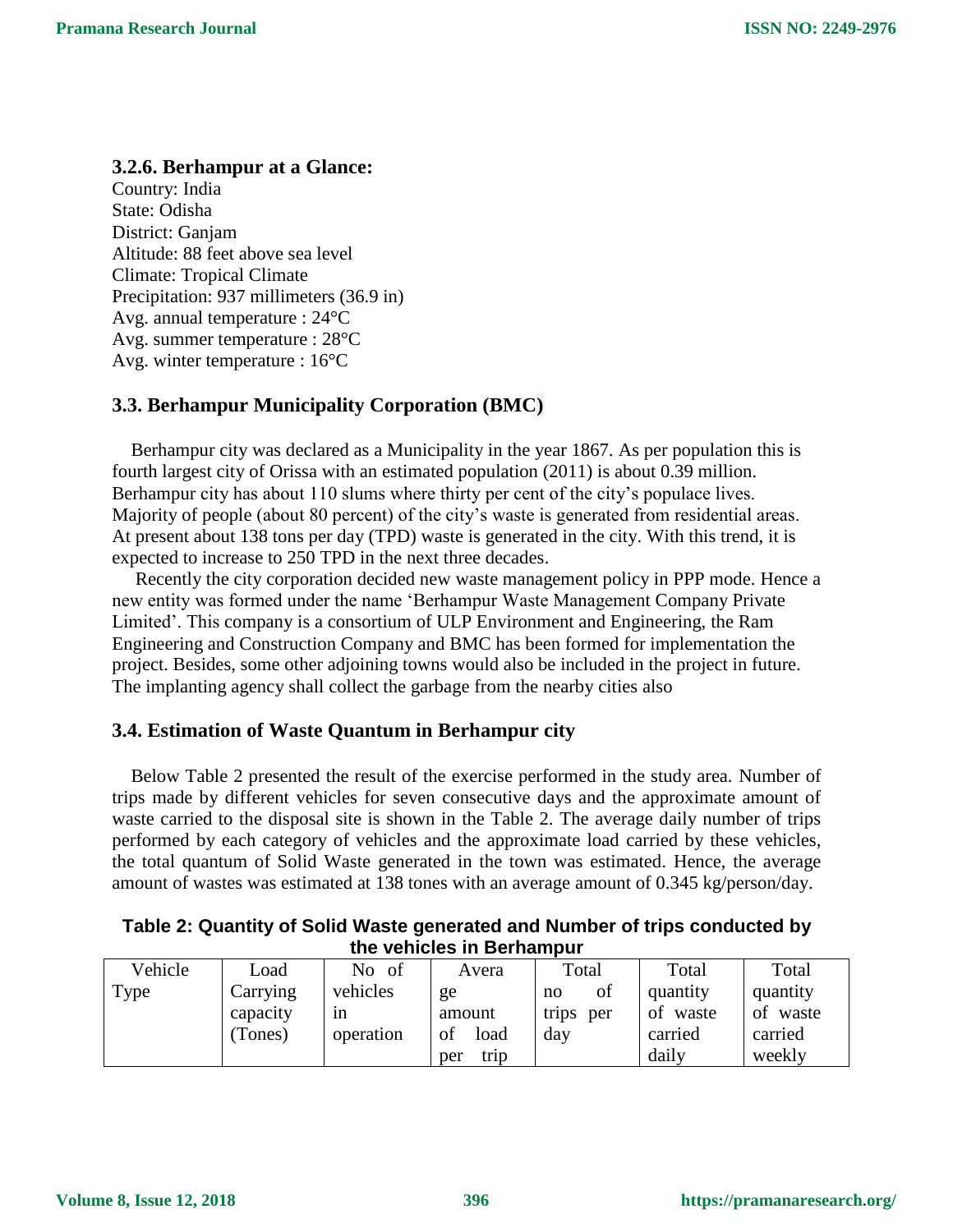|                  |  | (Tones)  |    |    |            |
|------------------|--|----------|----|----|------------|
| Mini             |  |          |    |    | 56         |
| Truck            |  |          |    |    |            |
| Tractors         |  |          |    | ιŏ | 126        |
| Dumper<br>placer |  | L.J      |    |    | $\angle$ 1 |
|                  |  |          |    |    |            |
| Total            |  | О<br>ი.ა | ΙV | 29 | 203        |

Average quantity of garbage generated by each person is calculated as following calculation;

Total amount of waste generated

Total population of the city

# **3.5. Waste Composition Analysis in Berhampur Town**

Table -3 shows the percentage of components of Solid Waste collected and analyzed in the study area. Table- 3 presents the percentage of organic components in the waste stream as 72%. The Hot and very humid climatic conditions are considered as important causes behind the high percentage share of organic wastes in the waste stream. Further It was observed that, a large volume of organic wastes were generated from the residential areas in the form of kitchen waste, garden waste and fruit waste.

The Wastes sources like lawns, parks, playgrounds and institutional campuses have also contributed sizeable volume of organic wastes in the waste stream.

Last but not the least, fruits and vegetable residues from the both wholesale and retail market areas, leftover foods from the hotels, restaurants, hostels, community halls etc. have increased the percentage of organic waste to such an extent. Also the quantity of silt, clay and fine earth was found high about 9% in the total waste volume. Such types of wastes were mainly derived from covered and open drains.

In the rainy days from the un-surfaced roads a large quantum of silt and sands accumulates in the drains and contributes a sizable share to the total volume such wastes. The % of demolition debris were estimated at 3% of the total volume of Solid Waste and such types of wastes were originated from the construction and demolition sites. The development rate of urban growth has increased the percentage of such kind of waste in the waste stream.

|                |  | Table 3: Percentage of components in the waste stream in Berhampur |  |  |  |
|----------------|--|--------------------------------------------------------------------|--|--|--|
| municipal area |  |                                                                    |  |  |  |

| Sl. no | Waste type                                | Waste in percentage |
|--------|-------------------------------------------|---------------------|
|        | Organic                                   |                     |
|        | Fine earth                                |                     |
|        | Demolition debris                         |                     |
|        | Plastic materials, polythene, thermo cool |                     |
|        | etc.                                      |                     |
|        | Metals                                    | .30                 |
|        | Glass                                     |                     |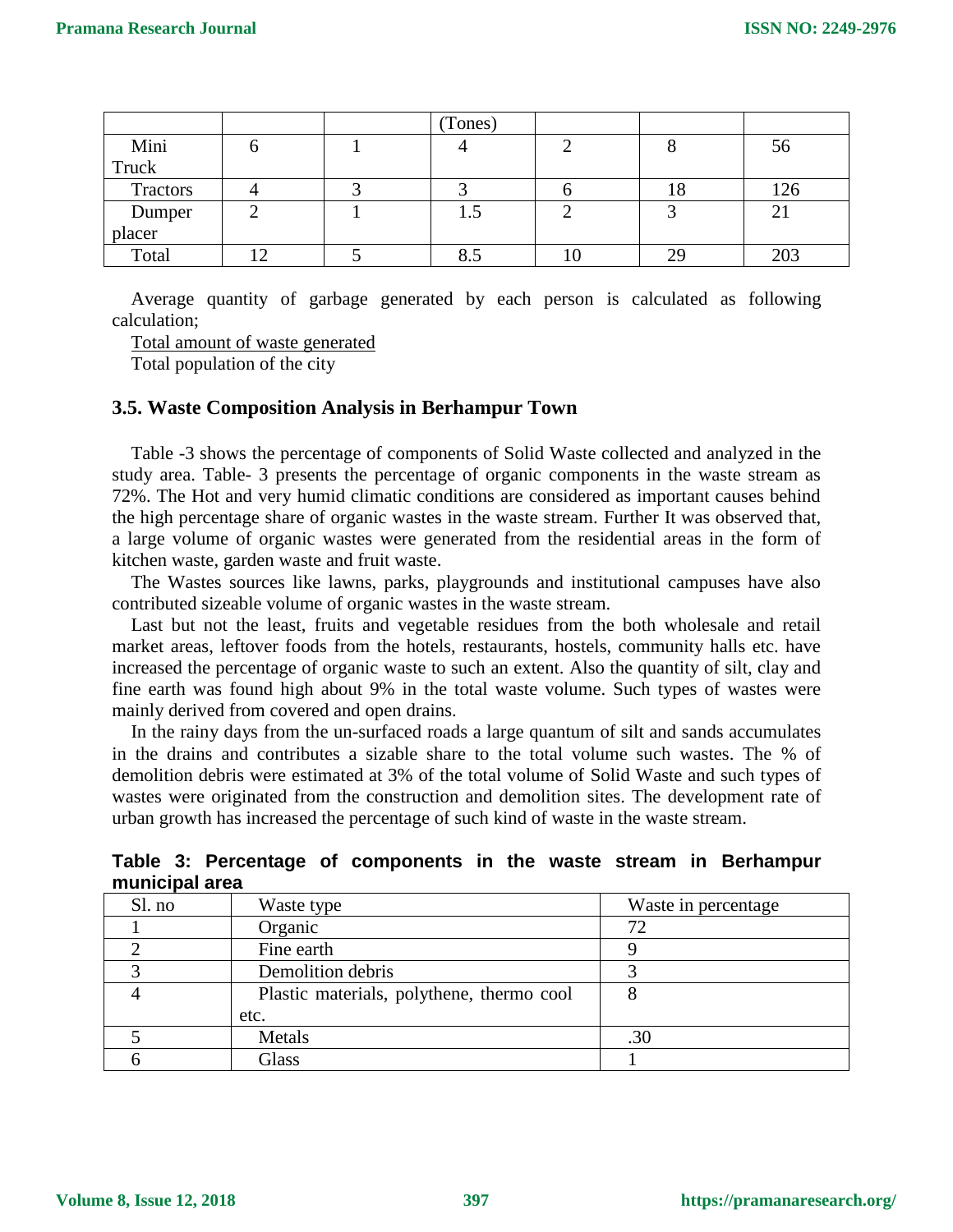|       | Soiled papers, card boards | 2.50 |
|-------|----------------------------|------|
|       | Textiles                   | .ZU  |
|       | Miscellaneous              |      |
| Total |                            | 100  |

The dense plastics, polythene bags, plastic packets were found in large quantities in the waste stream. Consumption of polythene bags not only increases their volume but is also responsible for serious environmental problems in the town. The % of soiled paper, card boards, thermo cols, used tyres and synthetic materials were also found high in the waste stream and their percentage shares were estimated at 8%.

While the quantity of metals cans, news papers were found substantially low as such wastes have either picked up from the community bins and open dumping sites or collected directly from the households by the rag–pickers for recycling purposes. In the below Fig-3 shows the percentage share of various composition found in the waste stream in Berhampur municipal area.

**Figure 3: Composition of waste stream in Berhampur municipal area.**



Source: Author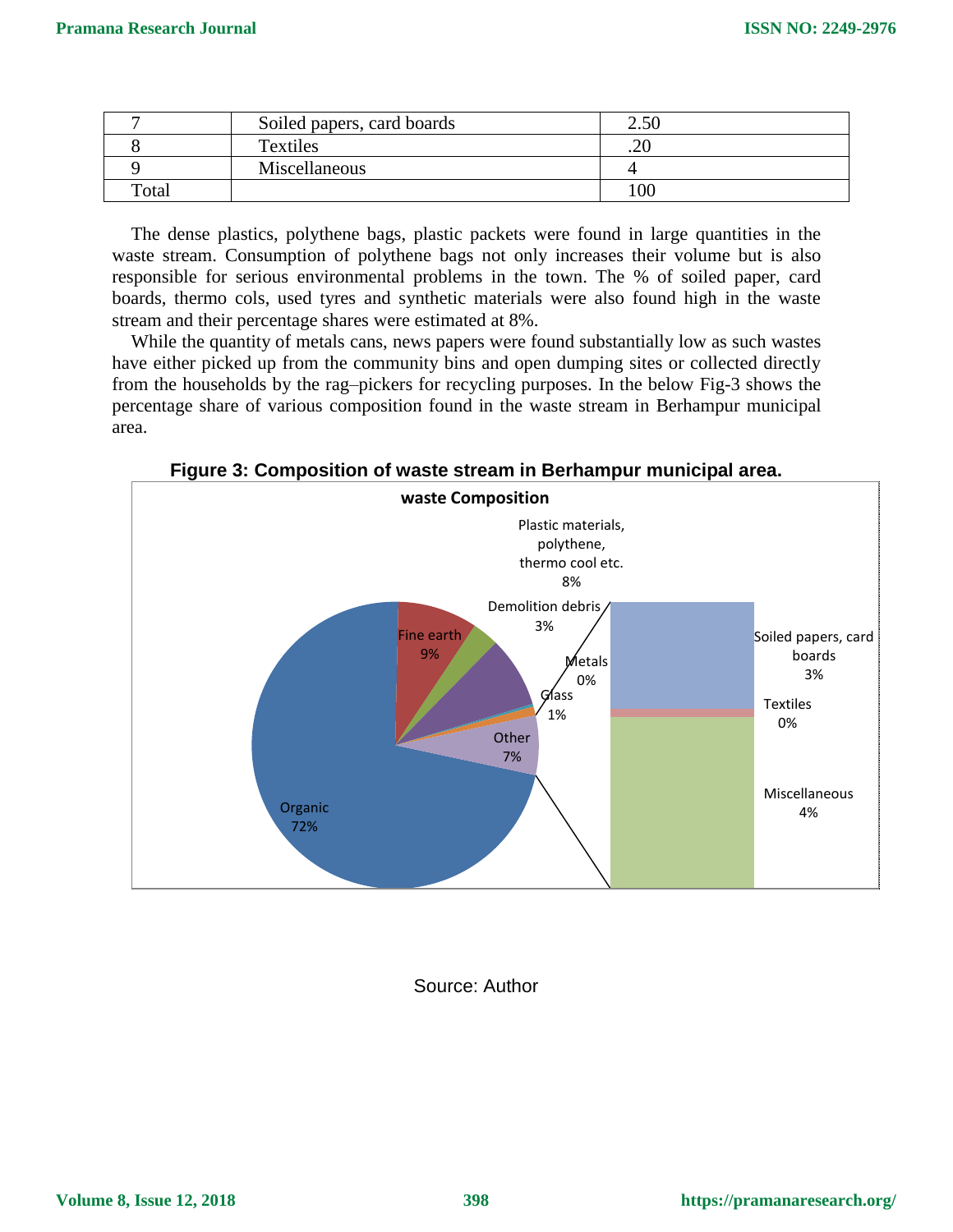### **3.6. Present scenario of waste management**

Berhampur municipal area produces about 138 tons of wastes daily and to store the wastes only 35 numbers of community bins have been used. Because the numbers of community bins were few and distributed haphazardly without any planning, residents have no other alternatives rather than to deposit the wastes along the road sides and in the open drains. RCC bins and metallic containers are used by the urban local body to store the wastes and 132 numbers of workers were engaged to handle the waste management task. Sweeping crew collects the wastes from road sides and deposit in the nearby community bins by using tricycles. A Door to door waste collection system has not yet been started in the municipal area and to transfer the wastes two numbers of tractor trailers, a mini truck and a dumper placer were used.

Daily, the tractor trailers performed 3 trips each while the mini truck and the dumper placer only 2 trip each. And the collected wastes were carried in open trailers and trucks and disposed at the final disposal site located at Mohuda 12 Kilometers away from the city. The process of collection drive starts at 7 A.M and continued till 2 P.M in the afternoon under the supervision of officials of the engineering divisions of the Urban Local Authority maintaining a pre-designed schedule. The Collected wastes were finally disposed by simply dumping and land filling at Mohuda, the dumping site is located a distance of 12 kilometers from the city. The area of waste dumping site is about 33.62 acres. It's a normal Open air burning and unscientific land filling of wastes not only causes air pollution but also contamination of ground and surface water in the nearby locality.

#### **3.7. Integrated solid waste management system**

An Integrated waste management is concerned with synthesizing a range of different option to deliver an environmentally and economically sustainable system for a particular area (White et al, 1995).

That's why, it describe an approach in which decisions on waste management takes account of different waste streams, collection, treatment and disposal methods, environmental benefits, economic optimisation and social acceptability. In a vision to integrate a solid waste programme within a community, the programme should address the needs of the community as a whole. Hence the waste generated from individual houses, apartments, public places, business, and industries located within a community should be taken into consideration for efficient management. A high degree of flexibility shall be built into a programme so that it can protect the environment. Voluntary participation of the community as a whole in reducing waste is essential. Hence, apart from management practices, due consideration should be given to educating the source reduction concept coupled with proper storage, effective collection, transfer, treatment and disposal of waste.

# **3.8. Planning integrated solid waste management through a Hierarchy**

Ensuring a better human health and safety there shall be a need of effective solid waste management system for the urban areas. A system, that needs to be safe for workers and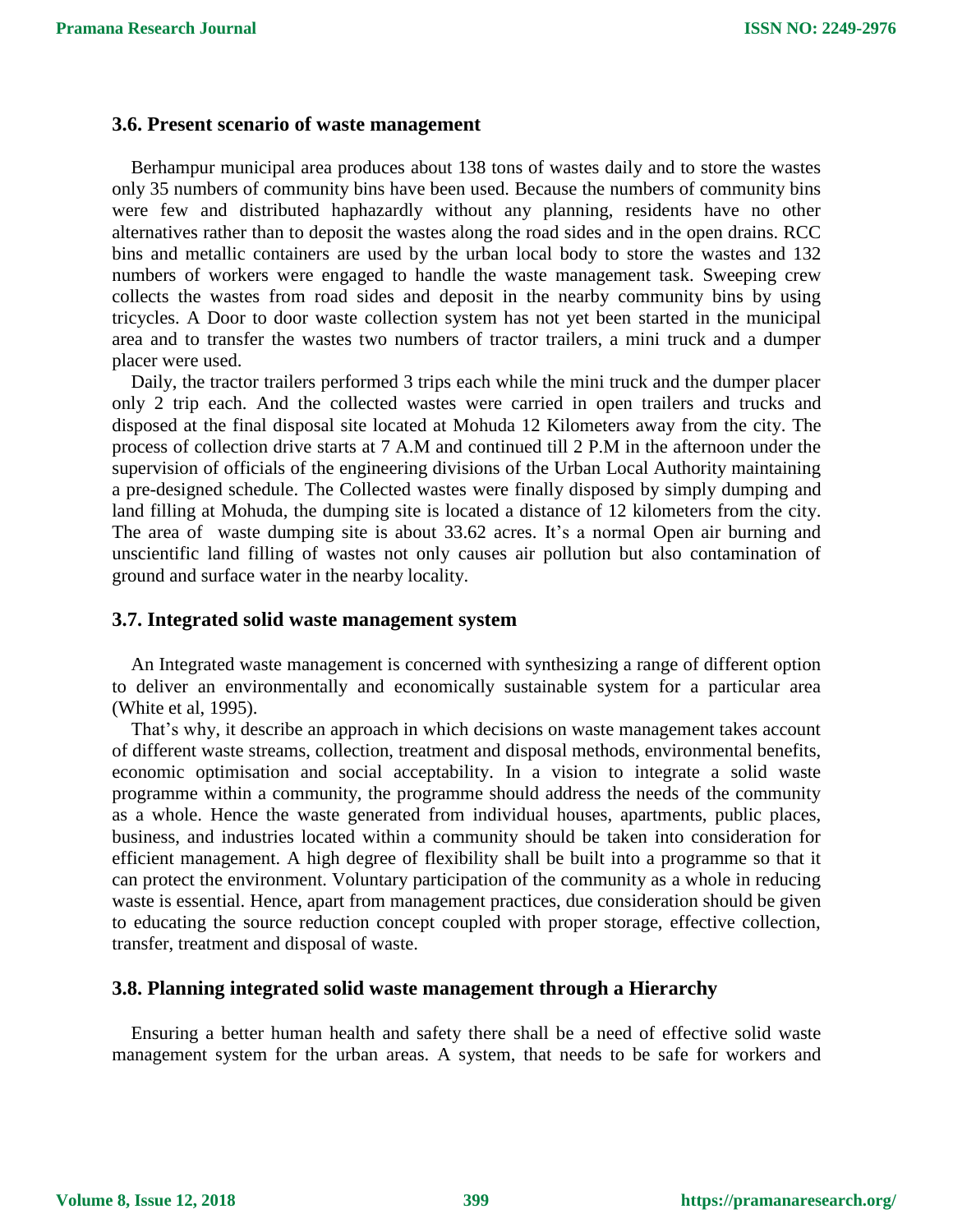public health. Besides these requisites, the system must be environmentally sustainable and economically feasible. An economically and environmentally sustainable solid waste management system is effective if it follows an integrated approach as per solid waste management rules 2016, Ministry of environment, forest and climate, Govt. of India.

The ISWM hierarchy ranks waste management strategies according to their environmental benefits.

**Figure 4: Integrated Solid Waste Management System Hierarchy Most Preferred** 

|                        | <b>At Source Reduction &amp; Reuse</b> | Waste minimization and sustainable use/multi use<br>of products (e.g. reuse of carry bags/packaging<br>jars                                                            |
|------------------------|----------------------------------------|------------------------------------------------------------------------------------------------------------------------------------------------------------------------|
|                        | Recycling                              | Processing non-biodegradable waste to recover<br>commercially valuable materials (e.g. plastic, paper,<br>metal, glass and e-waste recycling]                          |
|                        | Composting                             | Processing organic waste to recover compost [e.g.<br>windrow composting, in-vessel composting, vermi<br>composting)                                                    |
|                        | Waste to<br>Energy                     | Recovering energy before final disposal of waste<br>le.g. RDF, biomethanation, co-processing of<br>combustible non-biodegradable dry fraction of<br>MSW, incineration) |
| <b>Least Preferred</b> | Landfills                              | Safe disposal of inert residual waste at sanitary<br>landfills                                                                                                         |

Source: bbmp.gov.in

#### **3.8.1. At source reduction and reuse**

This is the most preferred option for waste management in the ISWM hierarchy is to prevent the generation of waste at various stages including in the design, production, packaging, use, and reuse of products. The Waste prevention helps to reduce handling, treatment, and disposal costs and various environmental impacts such as leachate, air emissions, and generation of greenhouse gases (GHG). The Minimization of waste generation at source and reuse of products are the most preferred waste prevention strategies.

### **3.8.2. Waste recycling**

After source reduction, the next preferred option for waste management in the ISWM hierarchy is recycling of waste to recover material resources through segregation, collection, and re-processing to create new products. Under the waste management hierarchy, composting is considered as an organic material recovery process and is often considered at the same hierarchical level as inorganic waste recycling.

#### **3.8.3. Waste to energy**

The third alternate is to convert the waste to energy, when material recovery from waste is not possible, energy recovery from waste through production of heat, electricity, or fuel is preferred. Biological methane formation (Bio-methanation), waste incineration, production of refuse derived fuel (RDF), co-processing of combustible non-biodegradable dry fraction from MSW in cement kilns and pyrolysis or gasification are some waste-to-energy technologies.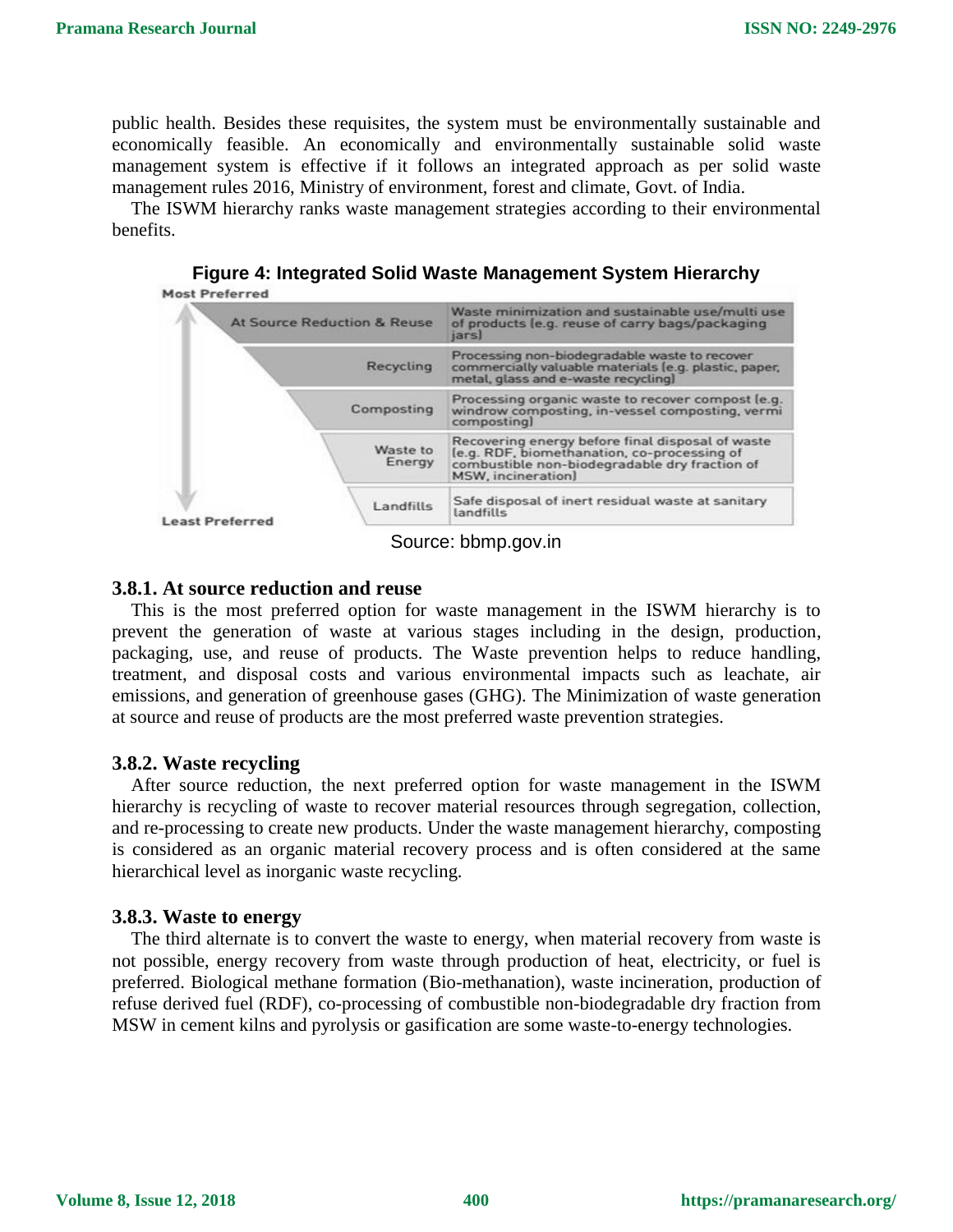### **3.8.4. Waste disposal**

The last step of of ISWM is the Residual inert wastes at the end of the hierarchy are to be disposed in sanitary lined landfills, which are constructed in accordance with stipulations prescribed in SWM Rules, 2016. Across the world, landfills which integrate the capture and use of methane are preferred over landfills which do not capture the landfill gas.

As per the hierarchy, the least preferred option is the disposal of waste in open dumpsites. But Indian laws and rules do not permit disposal of organic matter into sanitary landfills and mandate that only inert rejects (residual waste) from the processing facilities, inert street sweepings, etc. can be land filled. While in cases where old dumps are to be closed, there is a possibility of capturing methane gas for further use. Still a repeated burning of waste significantly decreases the potential of capturing methane. ISWM hierarchy indicates that all options of source waste minimization should be utilized before appropriate treatment technologies are selected and implemented.

The ISWM is closely follows the 3R approach (reduce, reuse, and recycle), which also preliminarily emphasizes the importance of waste reduction, reuse, and recycling over other forms of waste processing or management. Adoption of these principles helps in minimizing the amount of waste to be disposed, thus also minimizing the public health and environmental risks associated with it. The Maximizations of resource recovery at all stages of solid waste management is advocated by both approaches.

The planning of integrated solid waste management system has been explained below in a case study for Berhampur Town.

1. The Reduction of waste at source with the active participation of the community. The Wastes can be reduced by changing the consumption pattern, use of recyclable materials, practice of waste segregation and refusing the use of polythene bags etc. a gross about 20% reduction in waste generation is possible through simple housekeeping measures that require no marginal investment (Ramachandra, 2008).

2. A considerable benefits of increasing solid waste recycling and reuse. The Source separation and recycling of waste reduces the volume of the waste considerably. Promotion of recycling is an alternative to the existing forms of waste disposal may be economically gainful. Moreover, thousands of poor people are directly or indirectly participating in waste collection and recycling to support their families.

3. Another approach is Composting, this seems to be a very effective measure of waste disposal in the study area as organic waste constitutes about 72% of the wastes stream. This is a form of source reduction or waste prevention as the materials are completely diverted from the disposal facilities and require no management or transportation. The diverting such materials from the waste stream frees up dumping space or the materials that cannot be compost.

i. a regular Practice of dumping of waste along the final disposal site is found to be unscientific and highly vulnerable to environment and public health. The process of sanitary land fill not only reduces the risk to the environment and public health but also proper use of land fill site to the fullest extent. Hence , adoption of sanitary land filling will be a better option for final disposal of wastes in the study area.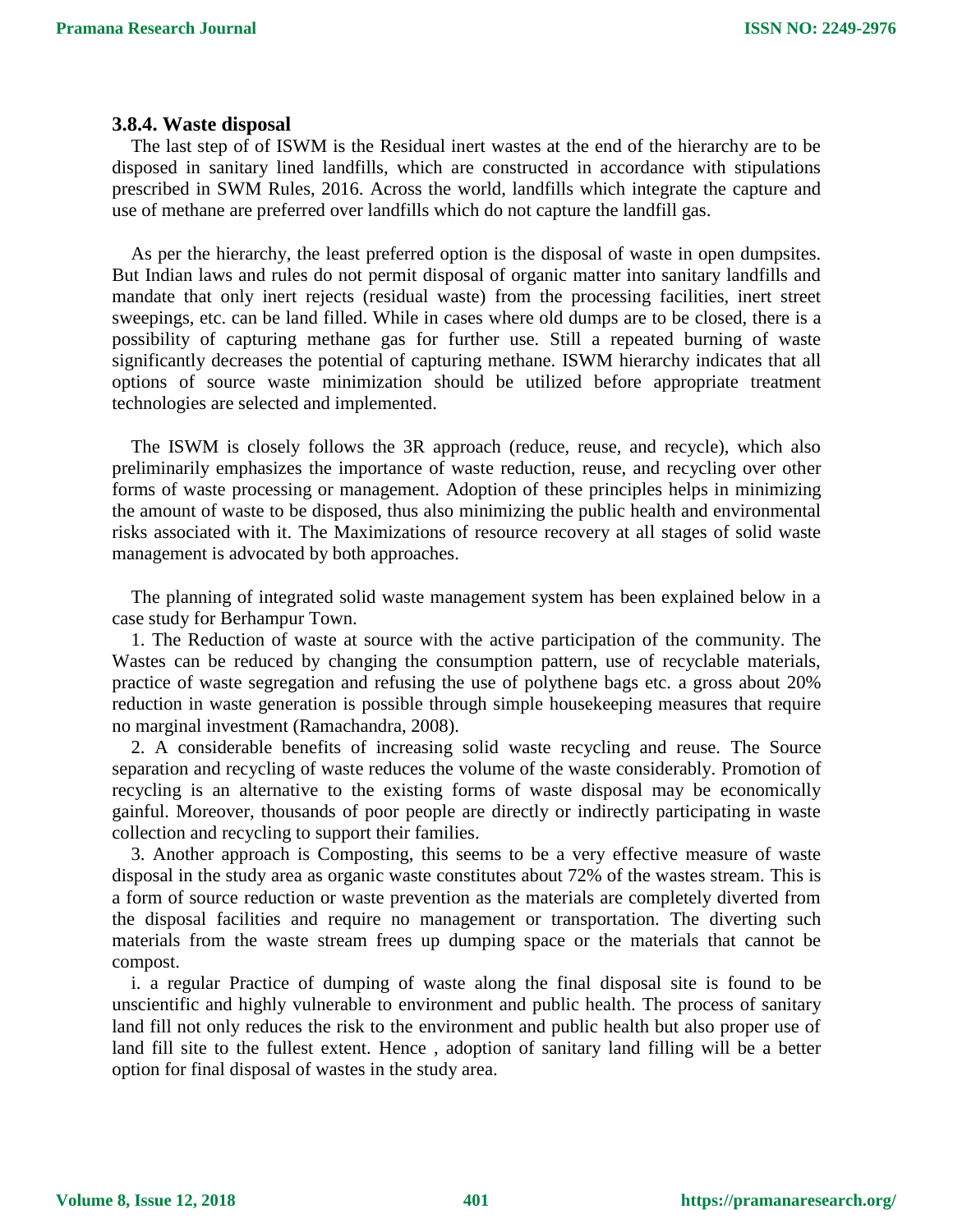ii. Another component is the Community, its participation is essential for smooth and efficient operation of solid waste management system. The Performances of such system depend on the meaningful participation of individuals, communities and institutions, producers, NGOs and government. The maajor element of the community participation is involvement of the community in the decision and implementation process. Hence, a consistent and ongoing educational programme is necessary for the success of the waste management system.

### **3.9. Proposed ISWM scheme for Berhampur Town**

The ISWM scheme for Berhampur municipal area have been designed to minimize the initial generation of the wastes through source reduction, then through reusing and recycling to further reduce the volume of the material being sent to landfill sites for final disposal.

An efficient management of wastes requires collection of up- to- date information for corrective measures as well as future planning. Integration and assimilation of information from various sources and levels also have been considered important in ISWM. Hence, a strategic approach for ISWM involves integration of available data, guidelines and framework to eliminate the constraints.

The major objective here is to proper storage, effective collection, transfer, processing and disposal of wastes according to the constituents present in the waste stream in a sustainable manner with the participation of the community. Lastly to maintain a healthy environment, the ULB has to adopt this approach and set goals to reduce the amount of solid waste in a cost effective manner.

### **3.10. Focus of the ISWM Scheme**

1. The Segregation of wastes at source especially the household wastes through active participation of community and in separate containers and regular collection of wastes by using separate fuel efficient vehicles according to nature of the wastes. The use of compactor makes the collection drive more efficient and cost effective.

2. To improve community bins, storage containers for the storage of biodegradable and wet wastes and containers should be placed scientifically using GIS and GPS.

3. An adequate training to all the levels of staff engaged in solid waste management to handle respective functional aspects like collection, generation, storage, segregation of waste etc. and medical check-ups for municipal workers and rag pickers should be mandatory at regular interval.

4. By Establishment of some transfer station for smooth operation of the SWM system at some suitable locations.

5. The Composting should be done with the help of technological experts and o handle the bulk of waste generated everyday sanitary landfill site have to be set up to dispose off the rejects after composting.

6. By Promotion of public participation in the SWM scheme and constitution of citizen forum in each municipal ward involving local people.

7. By Developing public –private partnerships leading to privatization of some aspects of garbage collection, recovery and disposal.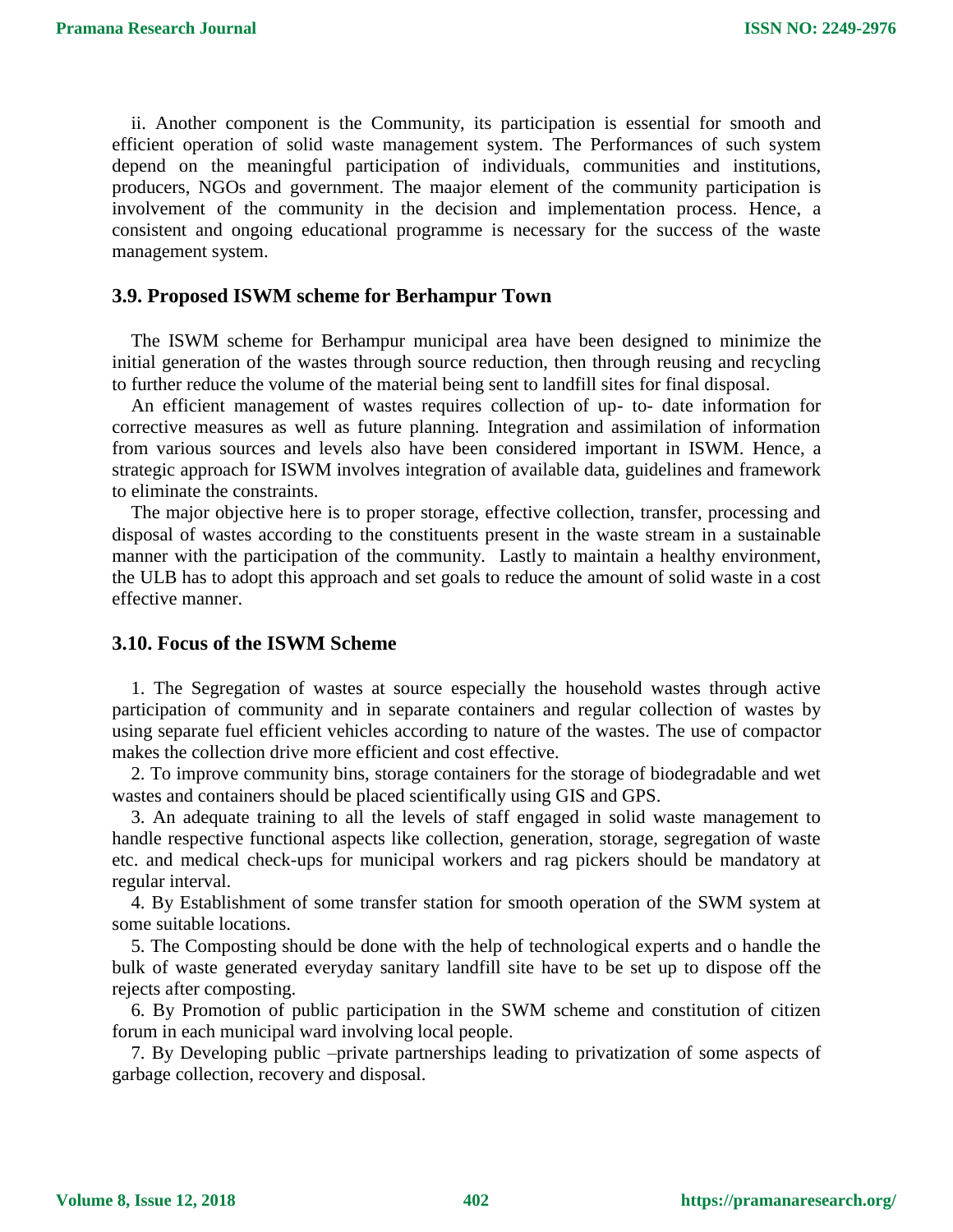8. Tackle various issues such as road sweeping, open dump, open burning, garbage collection, disposal etc. regular monitoring is necessary.

9. Installing Garbage tax should be levied against large and small generators for the disposal of Wastes.

10. Introducing administrative restructuring of the ULB to discharge more efficiency and specific responsibilities. It requires structural changes within administration aimed at decentralizing authority and responsibilities. It also includes periodic meetings among the staff and between the executives and elected wing of the board.

11. By Encouraging involvement of local NGO's in working on various environmental awareness programmes and areas related to waste management including the public about the importance and necessity of better waste management.

12. By Privatize solid waste management facilities or contract for waste disposal services, including recycling

# **4. Conclusion**

A Rapid population growth and unplanned urbanization led to the tremendous increase in the amounts of municipal solid waste in many cities and towns of the developing countries like India.

The mismanagement of wastes not only causes serious environmental problems but also risks to public health. Hence, there is a shift from the traditional solid waste management options to more integrated solid waste management approaches.

But, the lack of planning, adequate resources, administrative inefficiency is posing a serious obstacle to implement the ISWM approach. The Waste management system in Berhampur is traditional and needs up gradation in the areas of storage, collection, transfer, processing and disposal.

The financial hurdles and lack of co-ordination and co- operation between the concerned authority and the public has created bottlenecks in improving its efficiency.

Potentiality of the community participation in the waste management system has to be given more and more emphasis for smooth management of the system along with the adoption of latest spatial analytical technologies such as GPS-GIS system.

While, government initiative is always necessary to make the system successful.

The waste recycling can be promoted through consumer campaigns that will encourage citizen to co-operate in waste separation and to purchase recycled products.

At the same time ULB should encourage composting of wastes which will not only reduce the volume of waste to dispose but also maintain a healthy environment and low risks to public health.

Finally, a proper monitoring of the system in every steps is utmost important for smooth functioning of the system.

**Volume 8, Issue 12, 2018**

**403 https://pramanaresearch.org/**